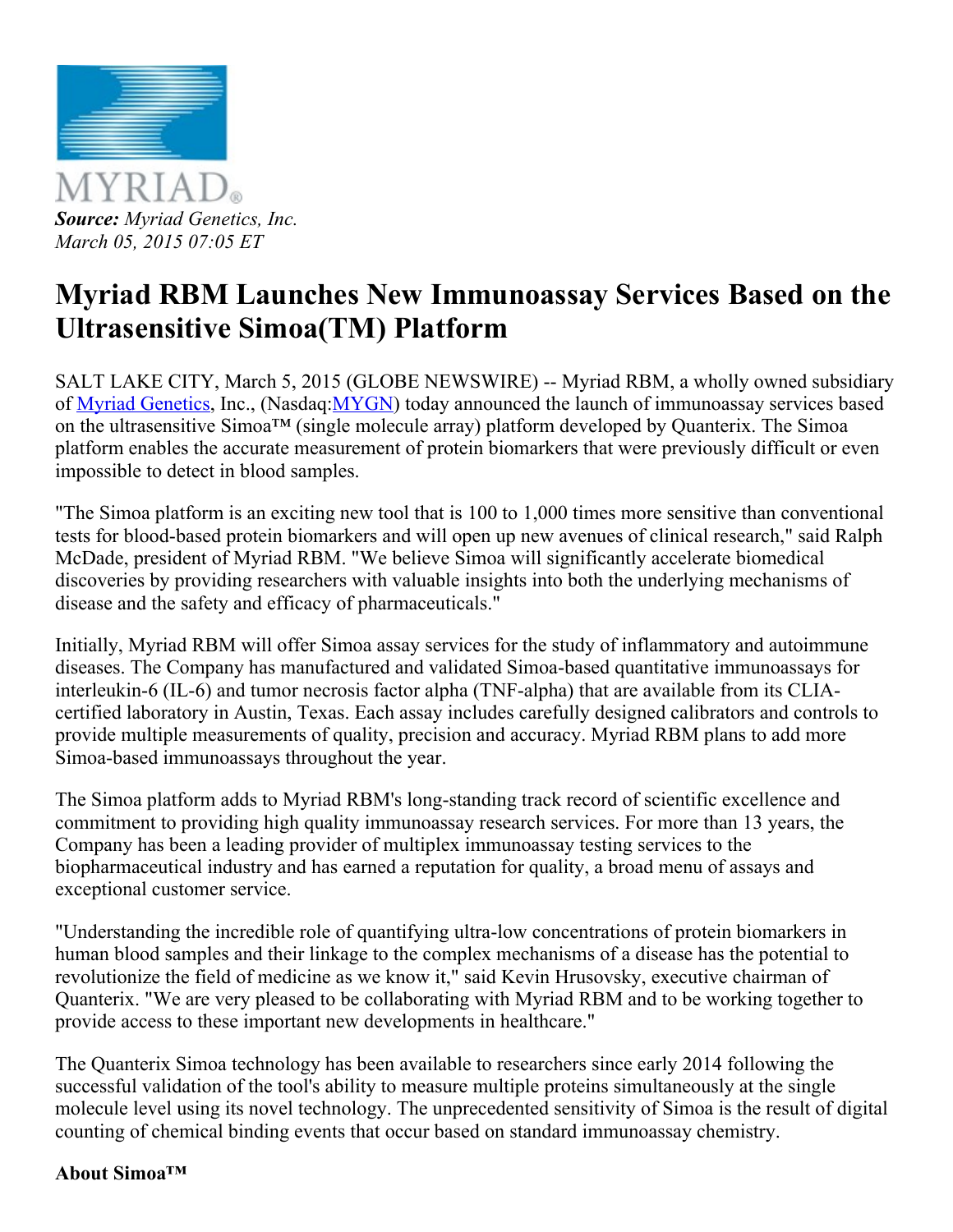The Simoa platform uses single molecule measurements to access previously undetectable proteins. With this unprecedented sensitivity and full automation, Simoa offers significant benefits to both research and clinical testing applications. Simoa is a trademark of Quanterix.

# About Myriad RBM

Myriad RBM is a wholly owned subsidiary of Myriad Genetics, Inc. Myriad RBM's biomarker discovery platform provides clinical researchers and healthcare providers with reproducible, quantitative, multiplexed data for hundreds of proteins to advance drug development and patient care. The Company's proprietary Multi Analyte Profiling (MAP) technology offers preclinical and clinical researchers with broad, costeffective analyses of multiple proteins from a single, small sample volume. MAP technology also supports Myriad RBM's drive to develop companion diagnostics in areas of unmet medical need such as neuropsychiatry, nephrology and immunology. More information about Myriad RBM can be found at [www.myriadrbm.com.](http://globenewswire.com/Tracker?data=3irR4JQUKQnr6sScUEY9n0NRim-6EKvyB0WSB2oyrxrkAyjrzwYiWTxXXRi7NFBYhCfXGHyyybn8K7fSBJ921A%3D%3D)

# About Myriad Genetics

Myriad Genetics is a leading molecular diagnostic company dedicated to making a difference in patients' lives through the discovery and commercialization of transformative tests to assess a person's risk of developing disease, guide treatment decisions, and assess risk of disease progression and recurrence. Myriad is focused on strategic initiatives to grow existing markets, diversify through the introduction of new products, including companion diagnostics, and expand internationally. For more information on how Myriad is making a difference, please visit the Company's website: [www.myriad.com.](http://globenewswire.com/Tracker?data=3irR4JQUKQnr6sScUEY9n8h90jGLXkiZElZnr2hFx3i5bZYPi_FxFFai3-JD74DX9UiSLkx_m5Ke2Wcy6mvyHw%3D%3D)

Myriad, the Myriad logo, BART, BRACAnalysis, Colaris, Colaris AP, myPath, myRisk, myRisk Hereditary Cancer, myChoice, myPlan Lung Cancer, BRACAnalysis CDx, HRD, Vectra and Prolaris are trademarks or registered trademarks of Myriad Genetics, Inc. in the United States and foreign countries. MYGN-F, MYGN-G

# Safe Harbor Statement

This press release contains "forward-looking statements" within the meaning of the Private Securities Litigation Reform Act of 1995, including statements relating to Myriad RBM's launch of immunoassay services based on the Simoa™ (single molecule array) platform developed by Quanterix; the sensitivity of the Simoa platform versus conventional tests for blood-based protein biomarkers; the initial offering of the Simoa assay services for the study of inflammatory and autoimmune diseases; our belief that the Simoa platform will significantly accelerate biomedical discoveries by providing researchers with valuable insights into both the underlying mechanisms of disease and the safety and efficacy of pharmaceuticals; and the Company's strategic directives under the caption "About Myriad Genetics." These risks and uncertainties include, but are not limited to: the risk that sales and profit margins of our molecular diagnostic tests and pharmaceutical and clinical services may decline or will not continue to increase at historical rates; risks related to our ability to transition from our existing to new testing services, including unexpected costs and delays; risks related to changes in the governmental or private insurers' reimbursement levels for our tests or our ability to obtain reimbursement for our new tests at comparable levels to our existing tests; risks related to increased competition and the development of new competing tests and services; the risk that we may be unable to develop or achieve commercial success for additional molecular diagnostic tests and pharmaceutical and clinical services in a timely manner, or at all; the risk that we may not successfully develop new markets for our molecular diagnostic tests and pharmaceutical and clinical services, including our ability to successfully generate revenue outside the United States; the risk that licenses to the technology underlying our molecular diagnostic tests and pharmaceutical and clinical services and any future tests and services are terminated or cannot